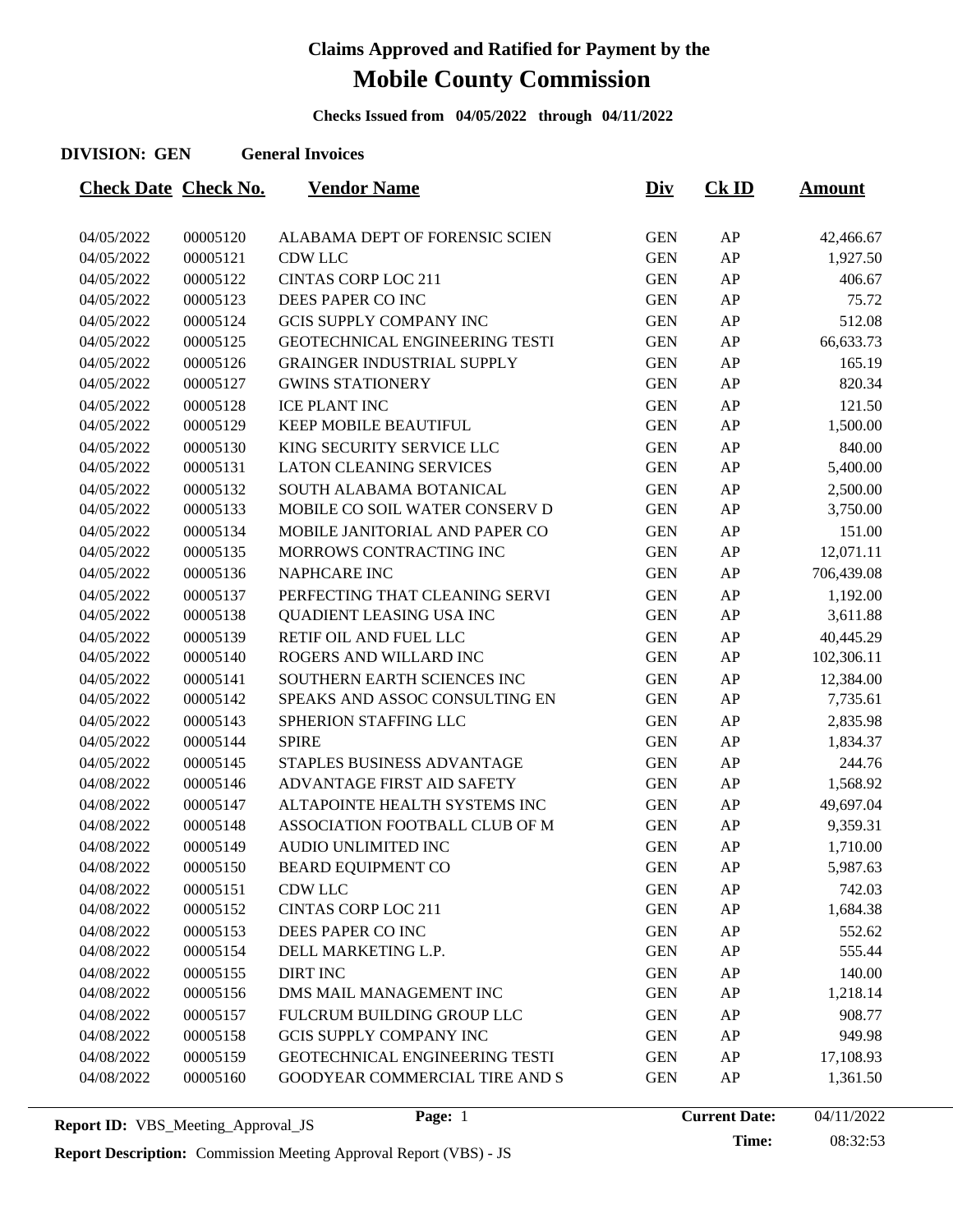**Checks Issued from 04/05/2022 through 04/11/2022**

#### **DIVISION: GEN General Invoices**

| <b>Check Date Check No.</b> |          | <b>Vendor Name</b>                    | <u>Div</u> | <b>Ck ID</b> | <u>Amount</u> |
|-----------------------------|----------|---------------------------------------|------------|--------------|---------------|
|                             |          |                                       |            |              |               |
| 04/08/2022                  | 00005161 | <b>GRAINGER INDUSTRIAL SUPPLY</b>     | <b>GEN</b> | AP           | 276.40        |
| 04/08/2022                  | 00005162 | <b>GULF CITY BODY AND TRAILER WOR</b> | <b>GEN</b> | AP           | 5,451.06      |
| 04/08/2022                  | 00005163 | GULF STATES CONSULTANTS AND AD        | <b>GEN</b> | AP           | 2,990.00      |
| 04/08/2022                  | 00005164 | <b>GULF STATES DISTRIBUTORS INC</b>   | <b>GEN</b> | AP           | 616.00        |
| 04/08/2022                  | 00005165 | <b>GWINS STATIONERY</b>               | <b>GEN</b> | AP           | 658.51        |
| 04/08/2022                  | 00005166 | HEROMAN SERVICES PLANT CO LLC         | <b>GEN</b> | AP           | 2,675.00      |
| 04/08/2022                  | 00005167 | <b>INEX CORP</b>                      | <b>GEN</b> | AP           | 614.40        |
| 04/08/2022                  | 00005168 | IT3SI                                 | <b>GEN</b> | AP           | 32,265.01     |
| 04/08/2022                  | 00005169 | KING SECURITY SERVICE LLC             | <b>GEN</b> | AP           | 5,040.00      |
| 04/08/2022                  | 00005170 | KNOX PEST CONTROL                     | <b>GEN</b> | AP           | 135.00        |
| 04/08/2022                  | 00005171 | <b>LADD SUPPLY CO INC</b>             | <b>GEN</b> | AP           | 94.73         |
| 04/08/2022                  | 00005172 | <b>LATON CLEANING SERVICES</b>        | <b>GEN</b> | AP           | 1,700.00      |
| 04/08/2022                  | 00005173 | <b>MCGRIFF TIRE CO</b>                | <b>GEN</b> | AP           | 1,539.80      |
| 04/08/2022                  | 00005174 | MOBILE CO EMERGENCY MGT AGENCY        | <b>GEN</b> | AP           | 162,337.00    |
| 04/08/2022                  | 00005175 | MOBILE CO HEALTH DEPT                 | <b>GEN</b> | AP           | 68,832.00     |
| 04/08/2022                  | 00005176 | MOBILE TECHNICAL INSTITUTE            | <b>GEN</b> | AP           | 2,200.00      |
| 04/08/2022                  | 00005177 | MOFFATT AND NICHOL                    | <b>GEN</b> | AP           | 28,409.09     |
| 04/08/2022                  | 00005178 | MASSETT SUPPLY COMPANY                | <b>GEN</b> | AP           | 93.08         |
| 04/08/2022                  | 00005179 | OH KNEEL PUBLISHING                   | <b>GEN</b> | AP           | 500.00        |
| 04/08/2022                  | 00005180 | RETIF OIL AND FUEL LLC                | <b>GEN</b> | AP           | 192,903.30    |
| 04/08/2022                  | 00005181 | ROSSLER, JAMES B                      | <b>GEN</b> | AP           | 1,313.50      |
| 04/08/2022                  | 00005182 | <b>ROTO ROOTER PLUMBERS</b>           | <b>GEN</b> | AP           | 2,250.00      |
| 04/08/2022                  | 00005183 | SHERWIN WILLIAMS CO                   | <b>GEN</b> | AP           | 82.41         |
| 04/08/2022                  | 00005184 | SPEAKS AND ASSOC CONSULTING EN        | <b>GEN</b> | AP           | 33,694.50     |
| 04/08/2022                  | 00005185 | STAPLES BUSINESS ADVANTAGE            | <b>GEN</b> | AP           | 360.20        |
| 04/08/2022                  | 00005186 | TAX MANAGEMENT ASSOCIATES INC         | <b>GEN</b> | AP           | 3,500.00      |
| 04/08/2022                  | 00005187 | TRACTOR AND EQUIPMENT CO              | <b>GEN</b> | AP           | 13,374.34     |
| 04/08/2022                  | 00005188 | TRUCK EQUIPMENT SALES INC             | <b>GEN</b> | AP           | 57.27         |
| 04/08/2022                  | 00005189 | TURFWELL ATHLETIC FIELDS              | <b>GEN</b> | AP           | 3,900.00      |
| 04/08/2022                  | 00005190 | <b>ULINE</b>                          | <b>GEN</b> | AP           | 763.95        |
| 04/08/2022                  | 00005191 | UNITI FIBER HOLDINGS INC              | <b>GEN</b> | AP           | 51,729.20     |
| 04/08/2022                  | 00005192 | USA HEALTH UNIVERSITY HOSPITAL        | <b>GEN</b> | AP           | 125,213.71    |
| 04/08/2022                  | 00005193 | <b>VOLKERT INC</b>                    | <b>GEN</b> | AP           | 2,186.45      |
| 04/08/2022                  | 00005194 | <b>VULCAN SIGNS</b>                   | <b>GEN</b> | AP           | 15,572.00     |
| 04/08/2022                  | 00005195 | WAS DESIGN INC                        | <b>GEN</b> | AP           | 10,290.00     |
| 04/08/2022                  | 00005196 | WEAVER AND SONS INC, HOSEA O          | <b>GEN</b> | AP           | 58,087.14     |
| 04/08/2022                  | 00005197 | WESCO GAS AND WELDING SUPPLY I        | <b>GEN</b> | AP           | 90.26         |
| 04/08/2022                  | 00005198 | WILSON DISMUKES INC                   | <b>GEN</b> | AP           | 71.85         |
| 04/05/2022                  | 00401141 | ALABAMA MEDIA GROUP                   | <b>GEN</b> | AP           | 124.32        |
| 04/05/2022                  | 00401142 | ANDERSON, CYNTHIA                     | <b>GEN</b> | AP           | 93.06         |
| 04/05/2022                  | 00401143 | ANTOINE, PAUL                         | <b>GEN</b> | AP           | 762.23        |
|                             |          |                                       |            |              |               |

**Time:** 08:32:53

**Report Description:** Commission Meeting Approval Report (VBS) - JS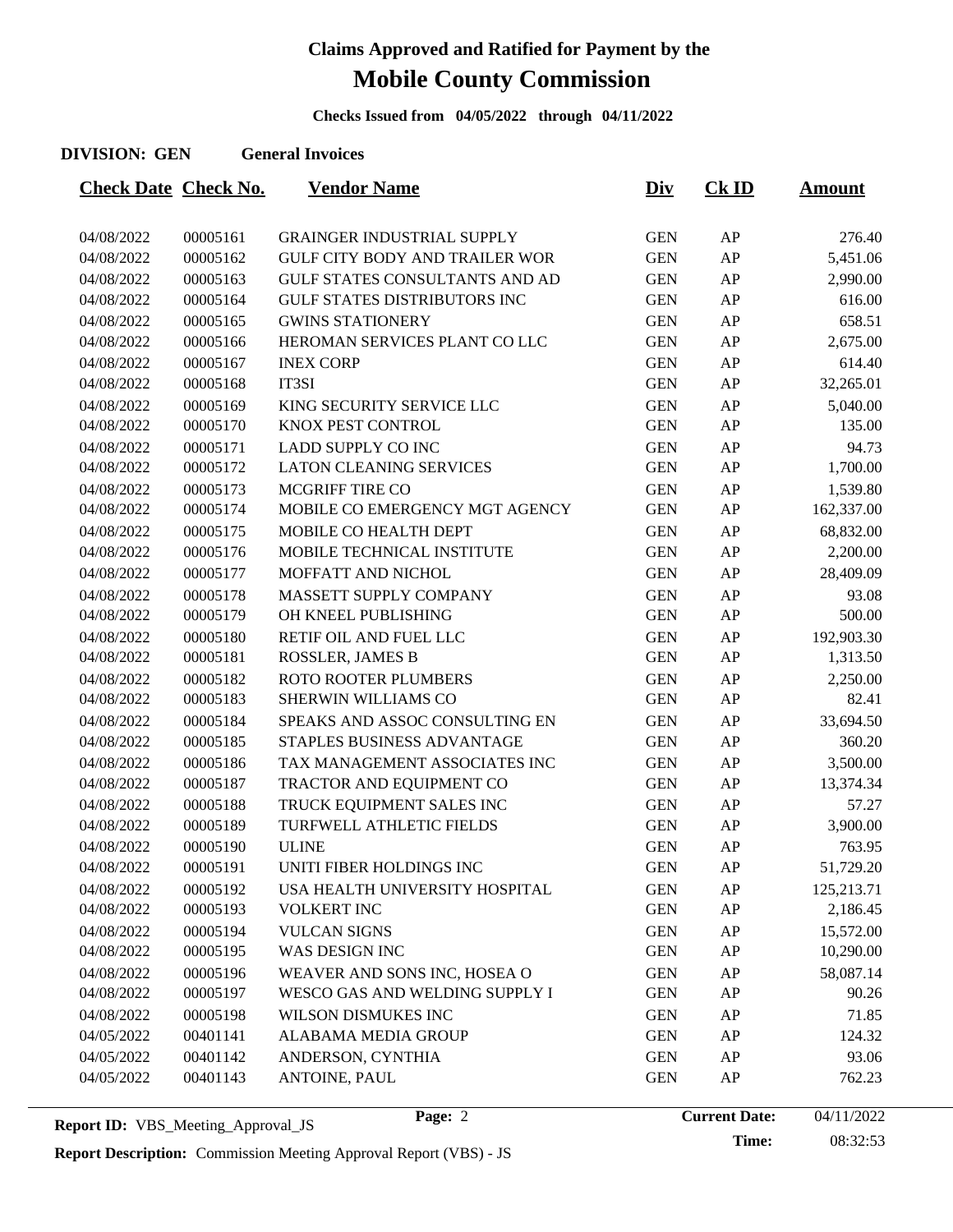**Checks Issued from 04/05/2022 through 04/11/2022**

#### **DIVISION: GEN General Invoices**

| <b>Check Date Check No.</b> |          | <b>Vendor Name</b>                    | <u>Div</u> | <b>Ck ID</b> | <b>Amount</b> |
|-----------------------------|----------|---------------------------------------|------------|--------------|---------------|
|                             |          |                                       |            |              |               |
| 04/05/2022                  | 00401144 | AS AND G CLAIMS ADMINISTRATION        | <b>GEN</b> | AP           | 184,128.71    |
| 04/05/2022                  | 00401145 | AS AND G CLAIMS ADMINISTRATION        | <b>GEN</b> | AP           | 6,086.90      |
| 04/05/2022                  | 00401146 | <b>AT AND T</b>                       | <b>GEN</b> | AP           | 10,780.09     |
| 04/05/2022                  | 00401147 | <b>BALDWIN COUNTY SHERIFFS OFFICE</b> | <b>GEN</b> | AP           | 27,079.28     |
| 04/05/2022                  | 00401148 | BEN M RADCLIFF CONTRACTOR INC         | <b>GEN</b> | AP           | 125,536.33    |
| 04/05/2022                  | 00401149 | BRIAN HARDEN PLUMBING INC             | <b>GEN</b> | AP           | 800.00        |
| 04/05/2022                  | 00401150 | <b>CALL NEWS</b>                      | <b>GEN</b> | AP           | 1,132.80      |
| 04/05/2022                  | 00401151 | CITRONELLE MEMORIAL LIBRARY           | <b>GEN</b> | AP           | 4,858.75      |
| 04/05/2022                  | 00401152 | CITY ELECTRIC SUPPLY                  | <b>GEN</b> | AP           | 15,048.03     |
| 04/05/2022                  | 00401153 | CITY OF BAYOU LA BATRE PUBLIC         | <b>GEN</b> | AP           | 3,750.00      |
| 04/05/2022                  | 00401154 | <b>CITY OF FOLEY</b>                  | <b>GEN</b> | AP           | 2,002.88      |
| 04/05/2022                  | 00401155 | <b>CITY OF MOBILE</b>                 | <b>GEN</b> | AP           | 7,891.80      |
| 04/05/2022                  | 00401156 | <b>CITY OF SARALAND</b>               | <b>GEN</b> | AP           | 68,572.97     |
| 04/05/2022                  | 00401157 | <b>CITY OF SARALAND</b>               | <b>GEN</b> | AP           | 1,105.26      |
| 04/05/2022                  | 00401158 | <b>CLARK, CATHERINE</b>               | <b>GEN</b> | AP           | 231.30        |
| 04/05/2022                  | 00401159 | COCA-COLA BOTTLING COMPANY UNI        | <b>GEN</b> | AP           | 136.50        |
| 04/05/2022                  | 00401160 | <b>COLEMAN GROUP, THE</b>             | <b>GEN</b> | AP           | 72,500.00     |
| 04/05/2022                  | 00401161 | COVINGTON AND SONS LLC                | <b>GEN</b> | AP           | 984.00        |
| 04/05/2022                  | 00401162 | DADE PAPER AND BAG CO                 | <b>GEN</b> | AP           | 724.18        |
| 04/05/2022                  | 00401163 | DEPT OF HUMAN RESOURCES               | <b>GEN</b> | AP           | 6,810.50      |
| 04/05/2022                  | 00401164 | DIXON, TYLER                          | <b>GEN</b> | AP           | 683.44        |
| 04/05/2022                  | 00401165 | DOGWOOD PRODUCTIONS INC               | <b>GEN</b> | AP           | 475.00        |
| 04/05/2022                  | 00401166 | FEDERAL EXPRESS CORP                  | <b>GEN</b> | AP           | 80.40         |
| 04/05/2022                  | 00401167 | <b>GAILLARD BUILDERS INC</b>          | <b>GEN</b> | AP           | 60,396.25     |
| 04/05/2022                  | 00401168 | <b>GALLS LLC</b>                      | <b>GEN</b> | AP           | 580.00        |
| 04/05/2022                  | 00401169 | GOLDEN TOUCH COMMERCIAL CLEANI        | <b>GEN</b> | AP           | 1,250.00      |
| 04/05/2022                  | 00401170 | <b>GRAND BAY WATER WORKS BOARD</b>    | <b>GEN</b> | AP           | 81.04         |
| 04/05/2022                  | 00401171 | HEALTH INSURANCE ACCOUNT              | <b>GEN</b> | AP           | 25,028.06     |
| 04/05/2022                  | 00401172 | INA PULLEN SMALLWOOD MEMORIAL         | <b>GEN</b> | AP           | 11,250.00     |
| 04/05/2022                  | 00401173 | JOHNSON CONTROLS FIRE PROTECTI        | <b>GEN</b> | AP           | 10,028.13     |
| 04/05/2022                  | 00401174 | JORDAN, THOMAS TIMOTHY                | <b>GEN</b> | AP           | 820.79        |
| 04/05/2022                  | 00401175 | LEMOYNE WATER SYSTEM INC              | <b>GEN</b> | AP           | 361.43        |
| 04/05/2022                  | 00401176 | LIKE NEW EXTERIORS INC                | <b>GEN</b> | AP           | 9,998.00      |
| 04/05/2022                  | 00401177 | LOGICAL COMPUTER SOLUTIONS            | <b>GEN</b> | AP           | 2,593.75      |
| 04/05/2022                  | 00401178 | LYNN E YONGE MD                       | <b>GEN</b> | AP           | 2,667.00      |
| 04/05/2022                  | 00401179 | MCCRORY AND WILLIAMS                  | <b>GEN</b> | AP           | 9,998.08      |
| 04/05/2022                  | 00401180 | MILLER, CHARLES                       | <b>GEN</b> | AP           | 91.19         |
| 04/05/2022                  | 00401181 | MOBILE CONVENTION AND VISITORS        | <b>GEN</b> | AP           | 60,000.00     |
| 04/05/2022                  | 00401182 | MOBILE COUNTY WATER SEWER AND         | <b>GEN</b> | AP           | 250.00        |
| 04/05/2022                  | 00401183 | MONROE COUNTY COMMISSION              | <b>GEN</b> | AP           | 1,987.74      |
| 04/05/2022                  | 00401184 | MOONS, FLEE                           | <b>GEN</b> | AP           | 35.36         |
|                             |          |                                       |            |              |               |

**Report Description:** Commission Meeting Approval Report (VBS) - JS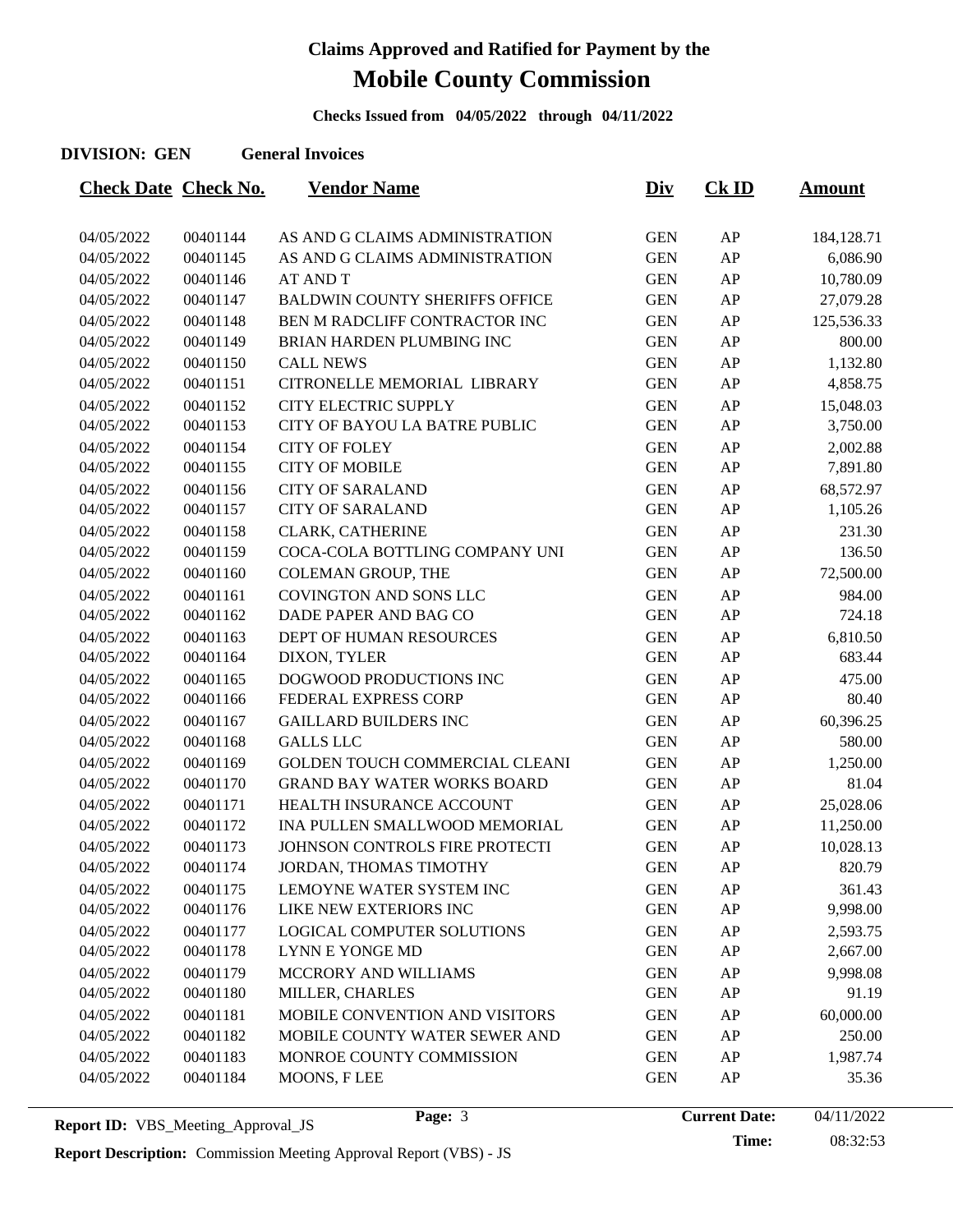**Checks Issued from 04/05/2022 through 04/11/2022**

#### **DIVISION: GEN General Invoices**

| <b>Check Date Check No.</b> |          | <b>Vendor Name</b>             | <u>Div</u> | $CK$ ID | <u>Amount</u> |
|-----------------------------|----------|--------------------------------|------------|---------|---------------|
|                             |          |                                |            |         |               |
| 04/05/2022                  | 00401185 | MOTOR CARRIER CONSULTANTS INC  | <b>GEN</b> | AP      | 1,282.50      |
| 04/05/2022                  | 00401186 | MT VERNON LIBRARY              | <b>GEN</b> | AP      | 3,750.00      |
| 04/05/2022                  | 00401187 | <b>MYSTAIRE INC</b>            | <b>GEN</b> | AP      | 918.00        |
| 04/05/2022                  | 00401188 | OFFICE DEPOT                   | <b>GEN</b> | AP      | 195.12        |
| 04/05/2022                  | 00401189 | POCKET PRESS INC               | <b>GEN</b> | AP      | 34.97         |
| 04/05/2022                  | 00401190 | PRICHARD PUBLIC LIBRARY        | <b>GEN</b> | AP      | 31,250.00     |
| 04/05/2022                  | 00401191 | PROBATE COURT                  | <b>GEN</b> | AP      | 23.00         |
| 04/05/2022                  | 00401192 | R J THOMAS MANUFACTURING CO IN | <b>GEN</b> | AP      | 550.00        |
| 04/05/2022                  | 00401193 | RICH, ASHLEY                   | <b>GEN</b> | AP      | 784,472.00    |
| 04/05/2022                  | 00401194 | SATSUMA PUBLIC LIBRARY         | <b>GEN</b> | AP      | 11,250.00     |
| 04/05/2022                  | 00401195 | <b>SHARP ELECTRONICS CORP</b>  | <b>GEN</b> | AP      | 124.45        |
| 04/05/2022                  | 00401196 | <b>SOUTH ALABAMA UTILITIES</b> | <b>GEN</b> | AP      | 64.06         |
| 04/05/2022                  | 00401197 | <b>SOUTH ALABAMA UTILITIES</b> | <b>GEN</b> | AP      | 17.33         |
| 04/05/2022                  | 00401198 | SOUTHERN LAND DEVELOPMENT      | <b>GEN</b> | AP      | 80,337.63     |
| 04/05/2022                  | 00401199 | SOUTHERN LAND DEVELOPMENT      | <b>GEN</b> | AP      | 36,266.80     |
| 04/05/2022                  | 00401200 | SPECTRONICS INC                | <b>GEN</b> | AP      | 279.00        |
| 04/05/2022                  | 00401201 | SPENCERS ENTERPRISE INC        | <b>GEN</b> | AP      | 5,360.00      |
| 04/05/2022                  | 00401202 | <b>STUBBS, ANDREW</b>          | <b>GEN</b> | AP      | 99.96         |
| 04/05/2022                  | 00401203 | THOMASVILLE POLICE DEPT        | <b>GEN</b> | AP      | 1,526.72      |
| 04/05/2022                  | 00401204 | TOWN OF LOXLEY                 | <b>GEN</b> | AP      | 3,823.89      |
| 04/05/2022                  | 00401205 | U J CHEVROLET CO INC           | <b>GEN</b> | AP      | 77,269.50     |
| 04/05/2022                  | 00401206 | UNITED CEREBRAL PALSY OF MOBIL | <b>GEN</b> | AP      | 2,500.00      |
| 04/05/2022                  | 00401207 | WATKINS, LYNDELL PRESSON       | <b>GEN</b> | AP      | 166.50        |
| 04/08/2022                  | 00401208 | A AND M PORTABLES INC          | <b>GEN</b> | AP      | 150.00        |
| 04/08/2022                  | 00401209 | A T AND T MOBILITY             | <b>GEN</b> | AP      | 79.98         |
| 04/08/2022                  | 00401210 | <b>AAPI</b>                    | <b>GEN</b> | AP      | 225.00        |
| 04/08/2022                  | 00401211 | ACE AUTO TINTING INC           | <b>GEN</b> | AP      | 240.00        |
| 04/08/2022                  | 00401212 | <b>AED SUPERSTORE</b>          | <b>GEN</b> | AP      | 659.10        |
| 04/08/2022                  | 00401213 | AL TRANS SERVICE INC           | <b>GEN</b> | AP      | 625.38        |
| 04/08/2022                  | 00401214 | ALABAMA DEPT OF TRANSPORTATION | <b>GEN</b> | AP      | 701.25        |
| 04/08/2022                  | 00401215 | ALABAMA INTERACTIVE LLC        | <b>GEN</b> | AP      | 670.00        |
| 04/08/2022                  | 00401216 | ALABAMA PIPE AND SUPPLY CO INC | <b>GEN</b> | AP      | 1,001.07      |
| 04/08/2022                  | 00401217 | <b>ALABAMA POWER CO</b>        | <b>GEN</b> | AP      | 138,528.44    |
| 04/08/2022                  | 00401218 | <b>ALABAMA POWER CO</b>        | <b>GEN</b> | AP      | 4,275.01      |
| 04/08/2022                  | 00401219 | ALABAMA POWER CO               | <b>GEN</b> | AP      | 292.58        |
| 04/08/2022                  | 00401220 | <b>ALABAMA POWER CO</b>        | <b>GEN</b> | AP      | 137.42        |
| 04/08/2022                  | 00401221 | <b>ALABAMA POWER CO</b>        | <b>GEN</b> | AP      | 334.38        |
| 04/08/2022                  | 00401222 | <b>ALABAMA POWER CO</b>        | <b>GEN</b> | AP      | 51.79         |
| 04/08/2022                  | 00401223 | ALABAMA POWER CO               | <b>GEN</b> | AP      | 117.35        |
| 04/08/2022                  | 00401224 | <b>ALABAMA POWER CO</b>        | <b>GEN</b> | AP      | 23.98         |
| 04/08/2022                  | 00401225 | ALABAMA POWER CO               | <b>GEN</b> | AP      | 98.34         |
|                             |          |                                |            |         |               |

**Time:** 08:32:53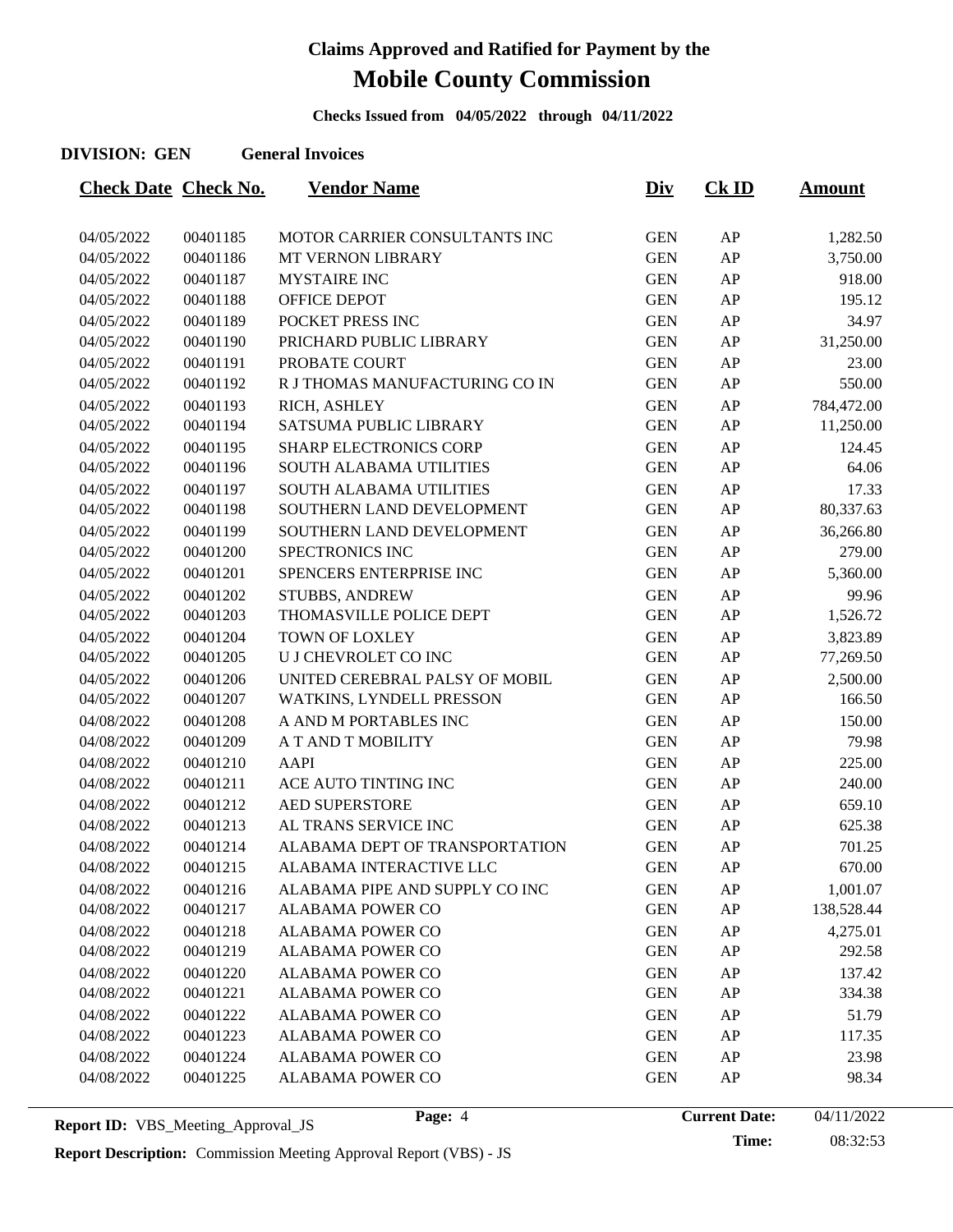**Checks Issued from 04/05/2022 through 04/11/2022**

#### **DIVISION: GEN General Invoices**

| <b>Check Date Check No.</b> |                      | <b>Vendor Name</b>                                                  | <b>Div</b>               | $CK$ ID    | <u>Amount</u>      |
|-----------------------------|----------------------|---------------------------------------------------------------------|--------------------------|------------|--------------------|
|                             |                      |                                                                     |                          |            |                    |
| 04/08/2022                  | 00401226             | <b>ALABAMA POWER CO</b><br><b>ALABAMA POWER CO</b>                  | <b>GEN</b>               | AP<br>AP   | 35.50              |
| 04/08/2022<br>04/08/2022    | 00401227             |                                                                     | <b>GEN</b><br><b>GEN</b> |            | 310.58             |
| 04/08/2022                  | 00401228<br>00401229 | <b>ALABAMA POWER CO</b><br><b>ALABAMA POWER CO</b>                  | <b>GEN</b>               | AP<br>AP   | 214.09<br>119.09   |
| 04/08/2022                  | 00401230             | <b>ALABAMA POWER CO</b>                                             | <b>GEN</b>               | AP         | 81.54              |
| 04/08/2022                  | 00401231             | <b>ALABAMA POWER CO</b>                                             | <b>GEN</b>               | AP         | 53.13              |
| 04/08/2022                  | 00401232             | <b>ALABAMA POWER CO</b>                                             | <b>GEN</b>               | AP         | 311.81             |
| 04/08/2022                  | 00401233             | <b>ALABAMA POWER CO</b>                                             | <b>GEN</b>               | AP         | 154.04             |
|                             | 00401234             | <b>ALABAMA POWER CO</b>                                             | <b>GEN</b>               | AP         | 44.33              |
| 04/08/2022<br>04/08/2022    | 00401235             | <b>ALABAMA POWER CO</b>                                             | <b>GEN</b>               | ${\sf AP}$ | 283.53             |
| 04/08/2022                  | 00401236             | <b>AMERICAN FOODS INC</b>                                           | <b>GEN</b>               | AP         | 2,478.85           |
| 04/08/2022                  | 00401237             | AMERICAS JUNIOR MISS INC                                            | <b>GEN</b>               | ${\sf AP}$ | 25,000.00          |
|                             | 00401238             | ANDREWS HARDWARE CO INC                                             |                          |            |                    |
| 04/08/2022<br>04/08/2022    | 00401239             | ANIMAL CARE CENTER OF MOBILE                                        | <b>GEN</b><br><b>GEN</b> | AP<br>AP   | 76.00<br>270.00    |
| 04/08/2022                  | 00401240             | <b>ARROW MAGNOLIA</b>                                               | <b>GEN</b>               | AP         |                    |
| 04/08/2022                  | 00401241             | <b>AT AND T</b>                                                     | <b>GEN</b>               | AP         | 2,197.36<br>128.40 |
|                             |                      | <b>ATCHISON FIRM PC</b>                                             |                          |            |                    |
| 04/08/2022                  | 00401242             |                                                                     | <b>GEN</b>               | AP         | 750.00             |
| 04/08/2022                  | 00401243             | <b>B AND H PHOTO VIDEO</b><br><b>BALDWIN COUNTY SHERIFFS OFFICE</b> | <b>GEN</b>               | AP         | 2,238.14           |
| 04/08/2022                  | 00401244             |                                                                     | <b>GEN</b>               | AP         | 9,475.70           |
| 04/08/2022                  | 00401245             | <b>BARCLIFT, MATTHEW</b>                                            | <b>GEN</b>               | AP         | 50.00              |
| 04/08/2022                  | 00401246             | <b>BAYOU CONCRETE LLC</b>                                           | <b>GEN</b>               | AP         | 1,815.00           |
| 04/08/2022                  | 00401247             | BAYOU FASTENERS AND SUPPLY INC                                      | <b>GEN</b>               | AP         | 210.12             |
| 04/08/2022                  | 00401248             | <b>BLOSSMAN GAS INC</b>                                             | <b>GEN</b>               | AP         | 53.70              |
| 04/08/2022                  | 00401249             | <b>BOARD OF SCHOOL COMMISSIONERS</b>                                | <b>GEN</b>               | ${\sf AP}$ | 29,262.56          |
| 04/08/2022                  | 00401250             | <b>BOARD OF SCHOOL COMMISSIONERS</b>                                | <b>GEN</b>               | AP         | 20,000.00          |
| 04/08/2022                  | 00401251             | <b>BORDEN DAIRY COMPANY</b>                                         | <b>GEN</b>               | AP         | 727.92             |
| 04/08/2022                  | 00401252             | BUTLER COMPLETE SERVICES LLC                                        | <b>GEN</b>               | ${\sf AP}$ | 300.00             |
| 04/08/2022                  | 00401253             | <b>CAMPER CITY</b>                                                  | <b>GEN</b>               | ${\sf AP}$ | 41.00              |
| 04/08/2022                  | 00401254             | CAPITAL TRACTOR INC                                                 | <b>GEN</b>               | ${\sf AP}$ | 75.64              |
| 04/08/2022                  | 00401255             | <b>COASTAL GLASS LLC</b>                                            | <b>GEN</b>               | AP         | 355.00             |
| 04/08/2022                  | 00401256             | COBLENTZ EQUIPMENT AND PARTS C                                      | <b>GEN</b>               | AP         | 175.30             |
| 04/08/2022                  | 00401257             | CODE OFFICIALS LOWER ALABAMA                                        | <b>GEN</b>               | AP         | 3,125.00           |
| 04/08/2022                  | 00401258             | <b>COMCAST CABLE</b>                                                | <b>GEN</b>               | AP         | 462.50             |
| 04/08/2022                  | 00401259             | <b>COMCAST CABLE</b>                                                | <b>GEN</b>               | AP         | 79.00              |
| 04/08/2022                  | 00401260             | <b>COMCAST CABLE</b>                                                | <b>GEN</b>               | AP         | 140.86             |
| 04/08/2022                  | 00401261             | <b>COVERT TRACK GROUP INC</b>                                       | <b>GEN</b>               | AP         | 4,800.00           |
| 04/08/2022                  | 00401262             | <b>CVS PHARMACY</b>                                                 | <b>GEN</b>               | ${\sf AP}$ | 34.97              |
| 04/08/2022                  | 00401263             | <b>CWS GROUP INC</b>                                                | <b>GEN</b>               | AP         | 10,265.00          |
| 04/08/2022                  | 00401264             | DADE PAPER AND BAG CO                                               | <b>GEN</b>               | AP         | 1,149.28           |
| 04/08/2022                  | 00401265             | DAVISON FUELS INC                                                   | <b>GEN</b>               | AP         | 1,010.00           |
| 04/08/2022                  | 00401266             | DEX IMAGING INC                                                     | <b>GEN</b>               | AP         | 60.46              |

**Report Description:** Commission Meeting Approval Report (VBS) - JS

**Time:** 08:32:53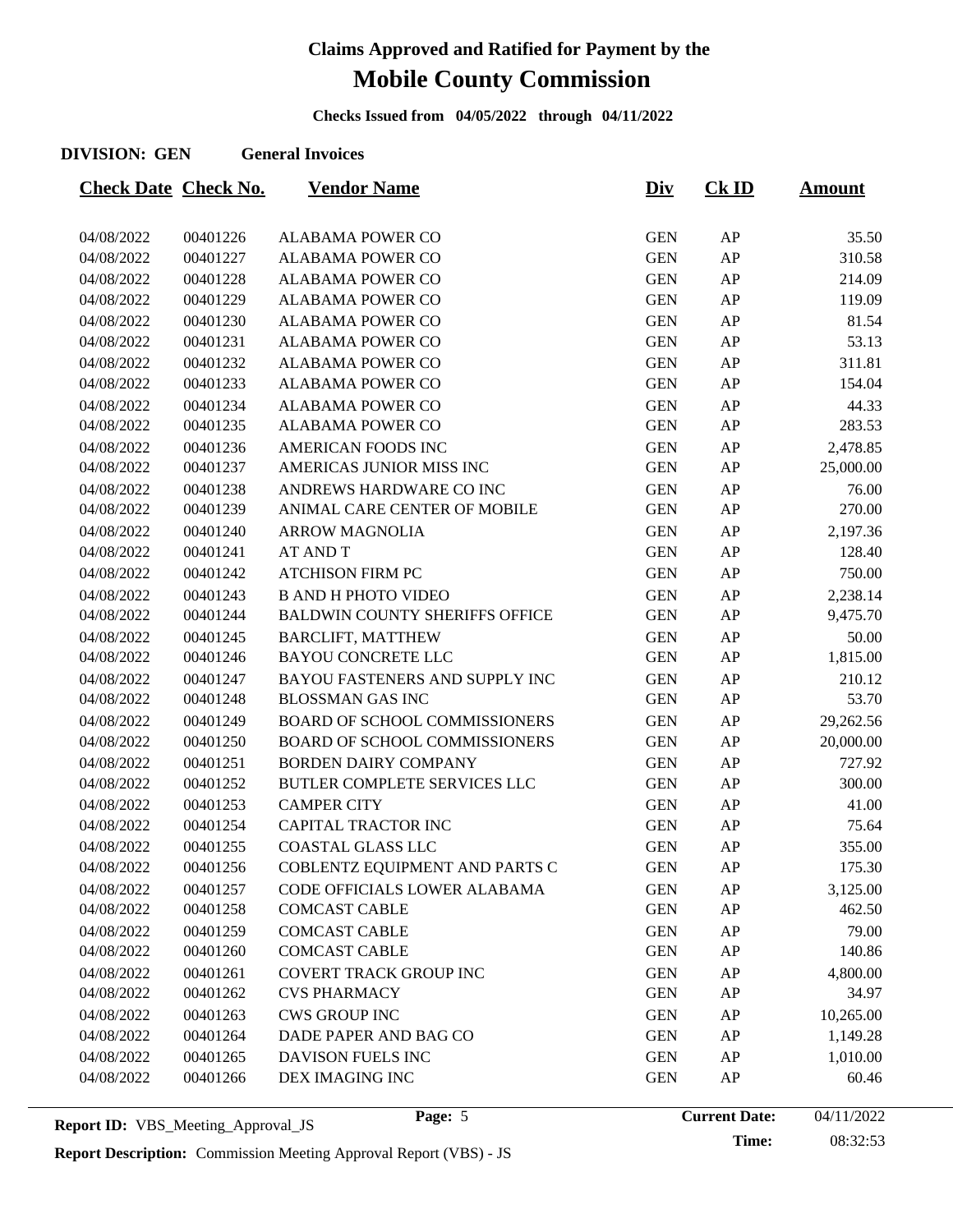**Checks Issued from 04/05/2022 through 04/11/2022**

#### **DIVISION: GEN General Invoices**

| <b>Check Date Check No.</b> |          | <b>Vendor Name</b>                    | <u>Div</u> | $CK$ ID    | <b>Amount</b> |
|-----------------------------|----------|---------------------------------------|------------|------------|---------------|
|                             |          |                                       |            |            |               |
| 04/08/2022                  | 00401267 | <b>DISH</b>                           | <b>GEN</b> | ${\sf AP}$ | 89.61         |
| 04/08/2022                  | 00401268 | <b>DISH</b>                           | <b>GEN</b> | AP         | 87.55         |
| 04/08/2022                  | 00401269 | ELLISOR, STEVE                        | <b>GEN</b> | AP         | 2,000.00      |
| 04/08/2022                  | 00401270 | <b>EMPIRE TRUCK SALES INC</b>         | <b>GEN</b> | AP         | 722.89        |
| 04/08/2022                  | 00401271 | ENCOMPASS360 INC                      | <b>GEN</b> | AP         | 60,000.00     |
| 04/08/2022                  | 00401272 | ERWIN ESQ, MARK C                     | <b>GEN</b> | AP         | 37.44         |
| 04/08/2022                  | 00401273 | <b>ESRI</b>                           | <b>GEN</b> | AP         | 71,800.00     |
| 04/08/2022                  | 00401274 | <b>EVANS</b>                          | <b>GEN</b> | AP         | 1,232.25      |
| 04/08/2022                  | 00401275 | FERGUSON ENTERPRISES INC              | <b>GEN</b> | AP         | 2,368.52      |
| 04/08/2022                  | 00401276 | <b>FLEETPRIDE INC</b>                 | <b>GEN</b> | AP         | 8,826.66      |
| 04/08/2022                  | 00401277 | FULTON, JENNIFER                      | <b>GEN</b> | AP         | 18.72         |
| 04/08/2022                  | 00401278 | <b>GALLS LLC</b>                      | <b>GEN</b> | ${\sf AP}$ | 1,750.00      |
| 04/08/2022                  | 00401279 | <b>GENERAL FUND</b>                   | <b>GEN</b> | ${\sf AP}$ | 11,889.12     |
| 04/08/2022                  | 00401280 | <b>GENERAL FUND</b>                   | <b>GEN</b> | AP         | 14,041.79     |
| 04/08/2022                  | 00401281 | <b>GILMORE SERVICES</b>               | <b>GEN</b> | AP         | 77.49         |
| 04/08/2022                  | 00401282 | <b>GLOBAL INDUSTRIES SE</b>           | <b>GEN</b> | ${\sf AP}$ | 591.92        |
| 04/08/2022                  | 00401283 | GOLDEN TOUCH COMMERCIAL CLEANI        | <b>GEN</b> | AP         | 1,250.00      |
| 04/08/2022                  | 00401284 | <b>GOVERNMENT FINANCE OFFICERS AS</b> | <b>GEN</b> | AP         | 800.00        |
| 04/08/2022                  | 00401285 | <b>GRAESTONE AGGREGATES LLC</b>       | <b>GEN</b> | AP         | 23,754.15     |
| 04/08/2022                  | 00401286 | <b>GRAND BAY WATER WORKS BOARD</b>    | <b>GEN</b> | AP         | 21.16         |
| 04/08/2022                  | 00401287 | GREENPOINT AG HOLDINGS LLC            | <b>GEN</b> | ${\sf AP}$ | 430.00        |
| 04/08/2022                  | 00401288 | <b>GULF COAST TRUCK AND EQUIPMENT</b> | <b>GEN</b> | AP         | 5,149.63      |
| 04/08/2022                  | 00401289 | H G MAYBECK CO INC                    | <b>GEN</b> | AP         | 3,396.00      |
| 04/08/2022                  | 00401290 | HAVEN HILL EGG CO INC                 | <b>GEN</b> | AP         | 86.70         |
| 04/08/2022                  | 00401291 | HCL CONTRACTING LLC                   | <b>GEN</b> | ${\sf AP}$ | 96,006.36     |
| 04/08/2022                  | 00401292 | HOME DEPOT, THE                       | <b>GEN</b> | AP         | 1,207.01      |
| 04/08/2022                  | 00401293 | <b>ICE MILLER LLP</b>                 | <b>GEN</b> | AP         | 2,200.00      |
| 04/08/2022                  | 00401294 | CHRISTIAN, JOHN L                     | <b>GEN</b> | AP         | 2,491.30      |
| 04/08/2022                  | 00401295 | JONES, JOYCE                          | <b>GEN</b> | ${\sf AP}$ | 293.26        |
| 04/08/2022                  | 00401296 | <b>KHB INC</b>                        | <b>GEN</b> | AP         | 131.88        |
| 04/08/2022                  | 00401297 | KIMLEY HORN AND ASSO INC              | <b>GEN</b> | AP         | 4,394.62      |
| 04/08/2022                  | 00401298 | <b>KRONOS INC</b>                     | <b>GEN</b> | AP         | 4,161.48      |
| 04/08/2022                  | 00401299 | <b>LANDCO FORESTRY</b>                | <b>GEN</b> | AP         | 24,250.00     |
| 04/08/2022                  | 00401300 | <b>LAWSON PRODUCTS INC</b>            | <b>GEN</b> | AP         | 751.11        |
| 04/08/2022                  | 00401301 | LEE MS RD LD, SUSAN J                 | <b>GEN</b> | AP         | 855.00        |
| 04/08/2022                  | 00401302 | MARTIN MARIETTA MATERIALS             | <b>GEN</b> | ${\sf AP}$ | 54,597.57     |
| 04/08/2022                  | 00401303 | MCCONNELL AUTOMOTIVE CORP             | <b>GEN</b> | AP         | 651.29        |
| 04/08/2022                  | 00401304 | MCGOWIN PARK INCENTIVE LLC            | <b>GEN</b> | AP         | 50,973.78     |
| 04/08/2022                  | 00401305 | MCMASTER CARR SUPPLY CO               | <b>GEN</b> | AP         | 64.45         |
| 04/08/2022                  | 00401306 | MOBILE AREA INTERFAITH CONFERE        | <b>GEN</b> | ${\sf AP}$ | 12,600.00     |
| 04/08/2022                  | 00401307 | MOBILE ARTS AND SPORTS ASSN           | <b>GEN</b> | AP         | 41,250.00     |
|                             |          |                                       |            |            |               |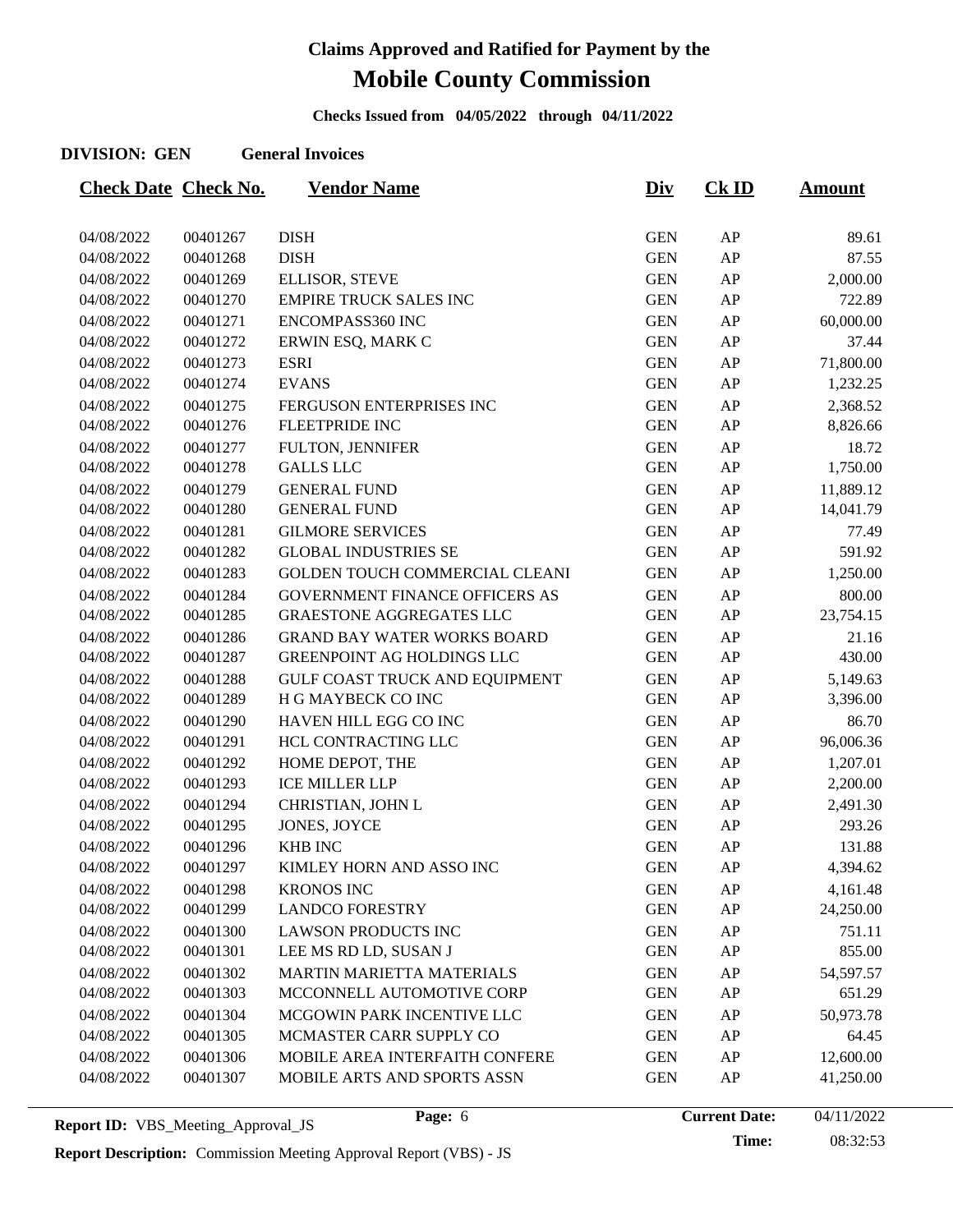**Checks Issued from 04/05/2022 through 04/11/2022**

#### **DIVISION: GEN General Invoices**

| <b>Check Date Check No.</b>               |          | <b>Vendor Name</b>                            | <u>Div</u>  | $CK$ ID              | <b>Amount</b> |
|-------------------------------------------|----------|-----------------------------------------------|-------------|----------------------|---------------|
| 04/08/2022                                | 00401308 | MOBILE ASPHALT CO                             | <b>GEN</b>  | AP                   | 2,352.00      |
| 04/08/2022                                | 00401309 | MOBILE AUTOMOTIVE ASSOCIATES L                | <b>GEN</b>  | AP                   | 99.90         |
| 04/08/2022                                | 00401310 | MOBILE CO WATER SEWER AND FIRE                | <b>GEN</b>  | AP                   | 541.76        |
| 04/08/2022                                | 00401311 | MOBILE FENCE CO                               | <b>GEN</b>  | AP                   | 7,904.00      |
| 04/08/2022                                | 00401312 | MOBILE INFIRMARY ASSOCIATION                  | <b>GEN</b>  | AP                   | 14,846.90     |
| 04/08/2022                                | 00401313 | MOFFETT ROAD ACE HARDWARE LLC                 | <b>GEN</b>  | AP                   | 86.18         |
| 04/08/2022                                | 00401314 | MONROE COUNTY COMMISSION                      | <b>GEN</b>  | AP                   | 2,367.18      |
| 04/08/2022                                | 00401315 | MULLINAX FORD OF MOBILE LLC                   | <b>GEN</b>  | AP                   | 3,817.59      |
| 04/08/2022                                | 00401316 | MWI VETERINARY SUPPLY CO                      | <b>GEN</b>  | AP                   | 399.84        |
| 04/08/2022                                | 00401317 | MYBINDING LLC                                 | <b>GEN</b>  | AP                   | 286.96        |
| 04/08/2022                                | 00401318 | ODOM, MICHAEL                                 | <b>GEN</b>  | AP                   | 860.20        |
| 04/08/2022                                | 00401319 | OEC BUSINESS SUPPLIES                         | <b>GEN</b>  | AP                   | 49.40         |
| 04/08/2022                                | 00401320 | OFFICE DEPOT                                  | <b>GEN</b>  | AP                   | 1,967.55      |
| 04/08/2022                                | 00401321 | <b>OZARK MATERIALS LLC</b>                    | <b>GEN</b>  | AP                   | 537.69        |
| 04/08/2022                                | 00401322 | POTTS, SUSAN                                  | <b>GEN</b>  | AP                   | 46.80         |
| 04/08/2022                                | 00401323 | PREMIUM PARKING SERVICE LLC                   | <b>GEN</b>  | AP                   | 1,890.00      |
| 04/08/2022                                | 00401324 | PROBATE COURT                                 | <b>GEN</b>  | AP                   | 48.50         |
| 04/08/2022                                | 00401325 | S AND S SPRINKLER CO LLC                      | <b>GEN</b>  | AP                   | 499.00        |
| 04/08/2022                                | 00401326 | <b>SABEL STEEL SERVICE</b>                    | <b>GEN</b>  | AP                   | 1,954.36      |
| 04/08/2022                                | 00401327 | SAFETY COATINGS INC                           | <b>GEN</b>  | AP                   | 27,625.00     |
| 04/08/2022                                | 00401328 | SCOTT, JEANETTA WILLIAMS                      | <b>GEN</b>  | AP                   | 311.96        |
| 04/08/2022                                | 00401329 | <b>SOUTH ALABAMA UTILITIES</b>                | <b>GEN</b>  | AP                   | 350.10        |
| 04/08/2022                                | 00401330 | SOUTH, CHARLES D                              | <b>GEN</b>  | AP                   | 37.44         |
| 04/08/2022                                | 00401331 | SPENCERS ENTERPRISE INC                       | <b>GEN</b>  | AP                   | 3,000.00      |
| 04/08/2022                                | 00401332 | SPROT PRINTER RIBBONS LLC                     | <b>GEN</b>  | AP                   | 2,776.55      |
| 04/08/2022                                | 00401333 | STANLEY CONVERGENT SECURITY SO                | <b>GEN</b>  | AP                   | 57.69         |
| 04/08/2022                                | 00401334 | STEELCASE INC                                 | <b>GEN</b>  | AP                   | 1,268.96      |
| 04/08/2022                                | 00401335 | THOMASVILLE POLICE DEPT                       | <b>GEN</b>  | AP                   | 464.56        |
| 04/08/2022                                | 00401336 | THOMPSON TRACTOR CO INC                       | <b>GEN</b>  | AP                   | 4,259.22      |
| 04/08/2022                                | 00401337 | <b>TOWN OF LOXLEY</b>                         | <b>GEN</b>  | AP                   | 3,317.40      |
| 04/08/2022                                | 00401338 | TRUCKIN UP                                    | <b>GEN</b>  | AP                   | 450.00        |
| 04/08/2022                                | 00401339 | TURK JR, CECIL                                | <b>GEN</b>  | AP                   | 336.09        |
| 04/08/2022                                | 00401340 | UNIVERSITY OF MISSISSIPPI MJC                 | <b>GEN</b>  | AP                   | 150.00        |
| 04/08/2022                                | 00401341 | WARD INTERNATIONAL TRUCKS OF A                | <b>GEN</b>  | AP                   | 332.78        |
| 04/08/2022                                | 00401342 | WATER WORKS AND SEWER BOARD                   | <b>GEN</b>  | AP                   | 5,227.32      |
|                                           |          | <b>Total Claims Paid for General Invoices</b> |             |                      | 4,589,587.48  |
| 04/07/2022                                | 00000241 | MOBILE CO ACCOUNTS PAYABLE ACC                | <b>TRES</b> | 31                   | 1,860.88      |
| 04/11/2022                                | 00000242 | MOBILE CO ACCOUNTS PAYABLE ACC                | <b>TRES</b> | 31                   | 92.50         |
| 04/07/2022                                | 00000269 | MOBILE CO ACCOUNTS PAYABLE ACC                | <b>TRES</b> | 24                   | 189,757.65    |
| 04/11/2022                                | 00001029 | MOBILE CO ACCOUNTS PAYABLE ACC                | <b>TRES</b> | 75                   | 372,934.25    |
| <b>Report ID: VBS_Meeting_Approval_JS</b> |          | Page: 7                                       |             | <b>Current Date:</b> | 04/11/2022    |

**Time:** 08:32:53

**Report Description:** Commission Meeting Approval Report (VBS) - JS